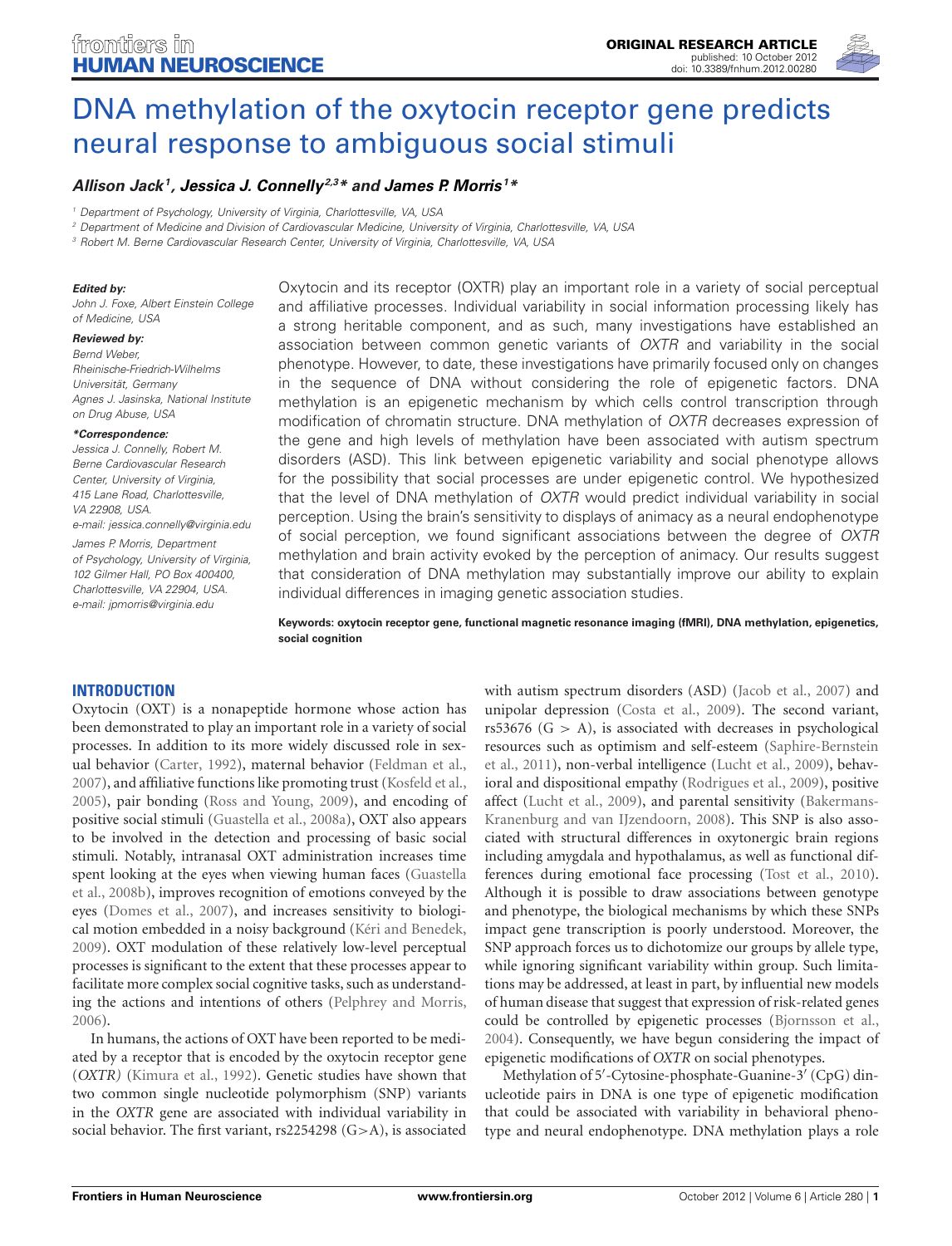Jack et al. DNA methylation and social brain

in differentiation and development, is commonly associated with transcriptional silencing [in some cases heritable [\(Kaminsky et al.,](#page-5-17) [2009](#page-5-17))], and more recent evidence indicates its involvement in activation of transcription [\(Lister et al., 2009](#page-5-18); as reviewed in [Suzuki and Bird](#page-5-19), [2008](#page-5-19)). While tissue-specific variation in DNA methylation has been observed, recent work indicates that, on the whole, methylation patterns are relatively conserved across tissue types within individuals [\(Byun et al.](#page-5-20), [2009\)](#page-5-20). Moreover, in some cases, epigenetic modifications assessed peripherally have been demonstrated to serve as useful predictors of the same modifications in the phenotypically relevant tissue such as the brain [\(Kaminsky et al.](#page-5-21), [2011](#page-5-21)). Critically for the current investigation, peripheral indicators of *OXTR* methylation have previously been demonstrated to serve as a valid index of both phenotype and endophenotype in ASD, a disorder impacting social perception and behavior. Gregory et al. demonstrated an association between methylation of CpG site −934 (hg19:chr3:8,810,807- 8,810,808) in *OXTR* and the presence of ASD in DNA derived fro[m the blood and from post-mortem brain tissue \(](#page-5-22)Gregory et al., [2009](#page-5-22)). Of note, increased methylation in this site was linked to decreased *OXTR* transcription in temporal cortex, specifically Brodmann's area 41/42. This brain region is adjacent to the temporal parietal junction and near the anterior portion of the superior temporal sulcus (STS), which has been strongly implicated in social cognition by virtue of its role in biological motion perception [\(Allison et al.](#page-5-23), [2000;](#page-5-23) [Pelphrey and Morris, 2006](#page-5-8)) and mentalizing [\(Frith and Frith, 2003;](#page-5-24) [Gallagher and Frith](#page-5-25), [2003](#page-5-25)) functions. Given the evidence suggesting OXT's role in social perception in typical adults and *OXTR* methylation related transcription differences in temporal cortex of persons with ASD, we hypothesized that *OXTR* methylation would be particularly predictive of functional differences near the temporal parietal junction.

To assess this prediction, we utilized a classic social perception task first developed by [Heider and Simmel](#page-5-26) [\(1944\)](#page-5-26) and later adapted by [Castelli et al.](#page-5-27) [\(2000](#page-5-27)) in which simple geometric shapes either move and interact in ways that imply animacy [the Animate condition (ANIM)] or display an identical amount of random (RAND) movement (the RAND condition). In general, although participants are given no further instructions than to watch the stimuli, this task appears to elicit not just perception of animacy, but also attribution of intentionality and social-emotional content to the interactions between t[he geometric shapes](#page-5-28) [\(Castelli et al., 2000](#page-5-27)[;](#page-5-28) Scholl and Tremoulet, [2000](#page-5-28)). This task reliably recruits a network of brain structures believed to be important for social perception and mentalizing abilities, including the temporal parietal junction [\(Castelli et al.](#page-5-27), [2000](#page-5-27); [Ross and Olson](#page-5-29), [2010](#page-5-29)). Additionally, the degree to which areas that are involved in mentalizing processes are activated by these displays is dependent upon the degree to which participants attend to the intentional, contingent relationship relative to mechanical trajectories of the shapes [\(Blakemore et al.](#page-5-30), [2003](#page-5-30)). In the current experiment, participants viewed these stimuli while functional magnetic resonance imaging (fMRI) data were collected. Participants also provided blood from which DNA methylation level of *OXTR* site −934 was determined.

# **METHODS**

**PARTICIPANTS**

Forty-three healthy volunteers were recruited from the Charlottesville area. All individuals gave written informed consent for a protocol approved by the University of Virginia Institutional Review Board (Protocol 15051; Principal Investigator, Jessica J. Connelly). One individual was excluded due to difficulties with anatomical/functional registration. Data from 42 healthy adults (23 men), aged 18–30 years ( $M = 21.9$ years), with normal or corrected-to-normal vision and no history of neurological or psychiatric illness were included in the final analysis. The self-reported racial breakdown of participating individuals was as follows: 67% Caucasian (*n* = 28), 17% Asian  $(n = 7)$ , 9% Black,  $(n = 4)$ , and 7% of mixed origin  $(n = 3)$ .

## **BLOOD COLLECTION AND DNA EXTRACTION**

Venipuncture was performed at the General Clinical Research Center at the University of Virginia. Eight milliliters of blood were collected in mononuclear cell separation tubes (BD Vacutainer CPT with sodium citrate, BD Biosciences, Franklin Lanes, NJ) from each subject. Upon collection, blood samples were immediately spun at 1800 RCF for 20 min to separate the mononuclear cell fraction per product protocol. The mononuclear cells were then lysed and DNA was extracted using the reagents supplied in the Gentra Puregene Blood Kit (Qiagen, Valencia, CA). DNA was stored at −20◦C prior to further analysis.

## **EPIGENOTYPING PROCEDURES**

Two hundred nanogram of DNA extracted from peripheral blood mononuclear cells was subject to bisulfite treatment (Kit MECOV50, Invitrogen, Carlsbad, CA). This converts all non-methylated cytosines in the genome to uracil and allows for the downstream detection of methylated cytosines by sequencing. Twenty nanograms of bisulfite converted DNA was used as a template for PCR using a Pyromark PCR kit (Qiagen, Valencia, CA) and 0.2 uM primers TSL101F (5'-TTG<u>A</u>GTTTTGGATTTAGATAATTAAGGATT-3') and TSL101R (5'-biotin-AATAAAATACCTCCCACTCCTTATTCCTAA-3'). Samples were amplified in triplicate on three identical PCR machines (C1000 Thermal Cycler, Biorad, Hercules, CA.) The following cycling conditions [Step 1: (95◦C/15 min)/1 cycle, Step 2: (94◦C/30 s, 54◦C/30 s, 72◦C/30 s)/50 cycles, Step 3: (72◦C/10 min)/1 cycle, Step 4: 4◦C hold] were used for amplification of the fragment. This amplifies a region on the coding strand of the OXTR gene that contains site −934 (hg19, chr3:8,810,729-8,810,845). PCR conditions were determined using a set of standards for site −934 at 0, 25, 50, 75, and 100% methylated (theoretical versus experimental Pearson's correlation of 0.9966,  $p = 0.002$ ). Successful PCR amplification of a single fragment that runs at 116 bp was confirmed using agarose gel electrophoresis for each sample and replicate. Underlined nucleotides in primer set indicate insertion of an A or C nucleotide at a variable position (C/T) due to a CpG site within the primer. All samples were amplified in triplicate and randomized for pyrosequencing to account for plate and run variability. On average, samples deviated from the mean ±1.7%. Pyrosequencing was performed using primer TSL101S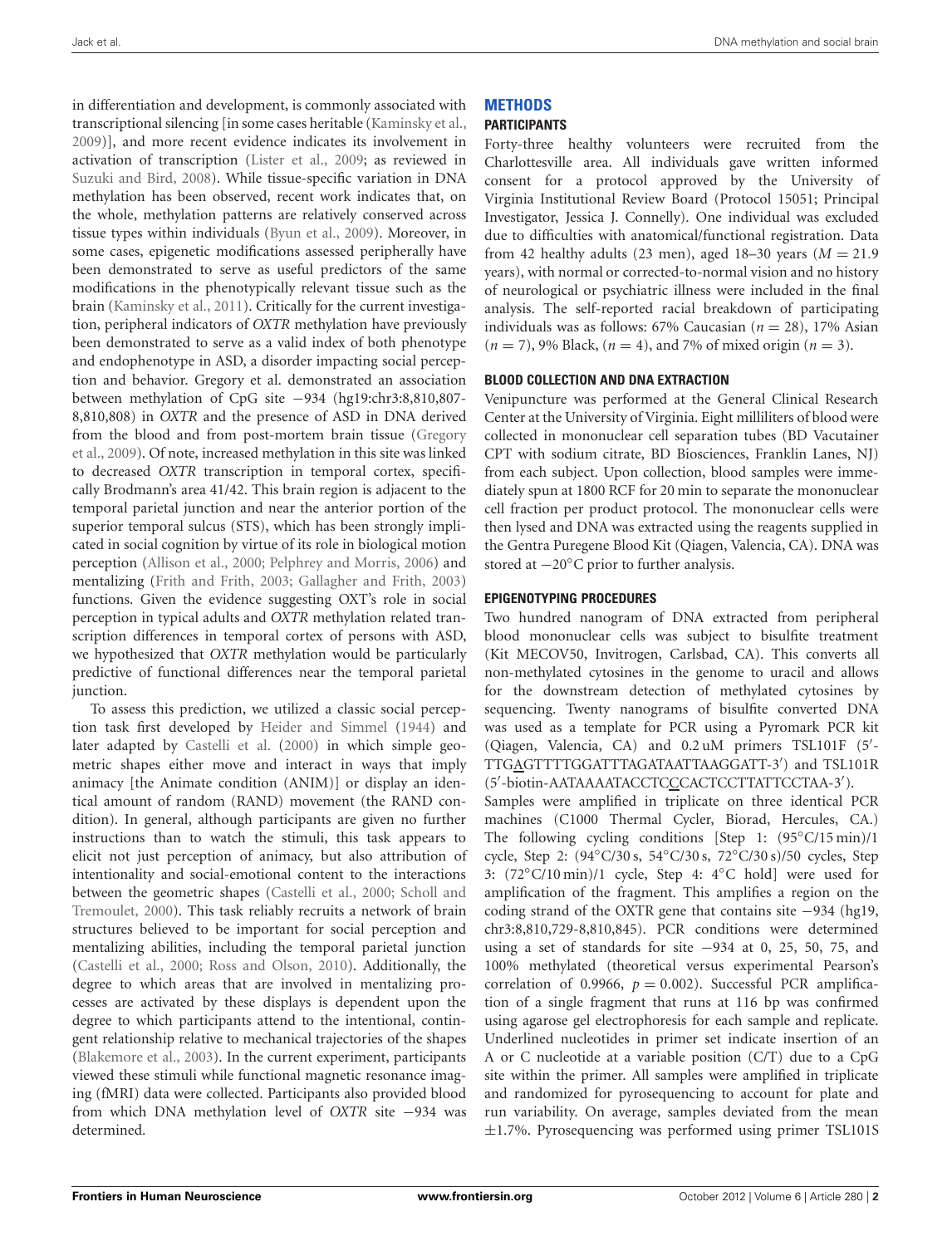(5'-AGAAGTTATTTTATAATTTTT-3') on a Pyromark Q24 using PyroMark Gold Q24 Reagents (Qiagen, Valencia, CA) per the manufacturer's protocol. Epigenotypes reported are an average of three replicates.

### **ANIMATIONS**

Sixteen (ANIM) animations and 16 RAND animations were presented to subjects during scanning. All animations had a black background with three white geometric shapes—a triangle, a diamond and a circle. There was a large white square in the middle of the screen. Each sequence lasted approximately 16 s. ANIM animations involved goal-directed behavior such as chasing one another, dancing with one another, and hiding within the square. RAND animations showed the shapes bouncing around the screen along straight paths, like billiard balls, with the same average speed as the objects in the ANIM animations. While the types of movement differed, the overall amount of motion was kept as similar as possible.

### **EXPERIMENTAL DESIGN**

Participants were instructed to simply observe the shapes as they moved along the screen. ANIM and RAND animations were presented in an alternating block design. The same background and shapes appeared across the entire run and the only thing that changed was the movement characteristics that defined ANIM and RAND trials. Participants were scanned over two runs and viewed eight unique ANIM animations and eight RAND animations per run.

#### **IMAGING**

Scanning was performed on a Siemens 3 Tesla MAGNETOM Trio high speed imaging device equipped with a 12-chanell head-coil. Participant head movement was minimized using cushioned head stabilizers. 176 high-resolution weighted images were acquired using Siemens' magnetization-prepared rapid-acquired gradient echos (MPRAGE) pulse sequence (TR, 1900 ms; TE, 2/53; FOV, 250 mm; voxel size, 1 mm  $\times$  1 mm  $\times$  1 mm) and used for coregistration with functional data. Whole brain functional images were acquired using a T2∗ weighted echo planar (EPI) sequence sensitive to BOLD contrast (TR, 2000 ms; TE, 40 ms; voxel size,  $3.0 \times 3.0 \times 4.2$  mm; flip angle = 90°). Twenty-eight transverse slices were acquired, with runs consisting of the acquisition of 125 successive brain volumes.

## **fMRI DATA ANALYSIS**

#### *Preprocessing*

Motion was detected by center of mass measurements implemented using automated scripts developed for quality assurance purposes and packaged with the BXH/XCEDE suite of tools, available through the Bioinformatics Information Research Network (BIRN). The following pre-statistics processing was then [applied: motion correction using MCFLIRT \(](#page-5-31)Jenkinson et al., [2002\)](#page-5-31); non-brain removal using BET [\(Smith, 2002](#page-5-32)); spatial smoothing using a Gaussian kernel of FWHM 5 mm; grand-mean intensity normalization of the entire 4D dataset by a single multiplicative factor; highpass temporal filtering (Gaussian-weighted least-squares straight line fitting, with

sigma = 50.0 s). Registration to the Montreal Neurologic Institute (MNI) Template standard space image was carried out using fMRIB's software library linear registration tool (FLIRT) [\(Jenkinson and Smith](#page-5-33), [2001;](#page-5-33) [Jenkinson et al.](#page-5-31), [2002\)](#page-5-31).

## *Main effects*

fMRI data processing was carried out using fMRI expert analysis tool (FEAT) Version 5.98, part of fMRIB's software library (FSL, www*.*fmrib*.*ox*.*ac*.*[uk/fsl\)](www.fmrib.ox.ac.uk/fsl). At first level, time-series statistical analysis was carried out using fMRIB's software library improved linear model (FILM) with local autocorrelation correction [\(Woolrich et al., 2001\)](#page-6-1). The timecourses of ANIM and RAND stimulus presentations were included as individual regressors in three-column format, each convolved with a gamma hemodynamic response function and with temporal filtering applied and a temporal derivative added. An ANIM *>* RAND contrast was conducted, and the contrast of parameter estimates (COPE) from this analysis for each individual was then entered into higherlevel analysis. Higher-level analysis of the data was conducted with a mixed-effects approach using fMRIB's local analysis of mixe[d](#page-6-2) [effects](#page-6-2) [\(FLAME\)](#page-6-2) [stage](#page-6-2) [1](#page-6-2) [\(Beckmann et al.](#page-5-34)[,](#page-6-2) [2003](#page-5-34)[;](#page-6-2) Woolrich et al., [2004](#page-6-2); [Mark, 2008](#page-5-35)), which allows for the carrying up of first-level fixed effects variances to the higher-level analysis and forces the RAND effects variance to be non-negative in order to provide a better estimate of the mixed effects variance. Two regressors were included at higher level: a group mean regressor, used to identify brain regions for which there was a main effect of the ANIM *>* RAND task contrast; and a regressor including percentage *OXTR* methylation (de-meaned) for each participant, used to identify regions in which ANIM *>* RAND activity was significantly associated with *OXTR* methylation. A whole-brain analysis was conducted; *Z* (Gaussianised *T*/*F*) statistic images were thresholded using clusters determined by  $Z > 2.3$  and a (corrected) cluster significance threshold of  $p < 0.05$  [\(Worsley,](#page-6-3) [2001](#page-6-3)). To probe the direction of effects related to *OXTR* methylation, significant clusters associated with the *OXTR* regressor were registered to each participant's native space and average ANIM *>* RAND values for each individual were extracted from these ROIs.

## **RESULTS**

DNA methylation of *OXTR* site −934 ranged from 29 to 61% methylated in the 42 healthy adult subjects sampled.

Regions demonstrating significantly greater activity in the ANIM versus RAND condition, were generally consistent with previous literature [\(Castelli et al., 2000](#page-5-27); [Schultz et al.](#page-5-36), [2003](#page-5-36)): the posterior STS bilaterally, the right precentral gyrus, the left inferior frontal gyrus, the dorsomedial prefrontal cortex, and the anterior intraparietal sulcus (see **[Table 1](#page-3-0)**).

Whole-brain analysis indicated that degree of *OXTR* methylation was significantly associated with BOLD activity in the ANIM *>* RAND contrast in two clusters. The first cluster extended from the superior temporal gyrus into supramarginal gyrus at the temporal parietal junction. The second significant cluster was in dorsal anterior cingulate cortex (dACC; **[Table 2](#page-3-1)**; **[Figure 1](#page-3-2)**). In both cases, individuals with higher levels of *OXTR* methylation demonstrated greater activity in these regions.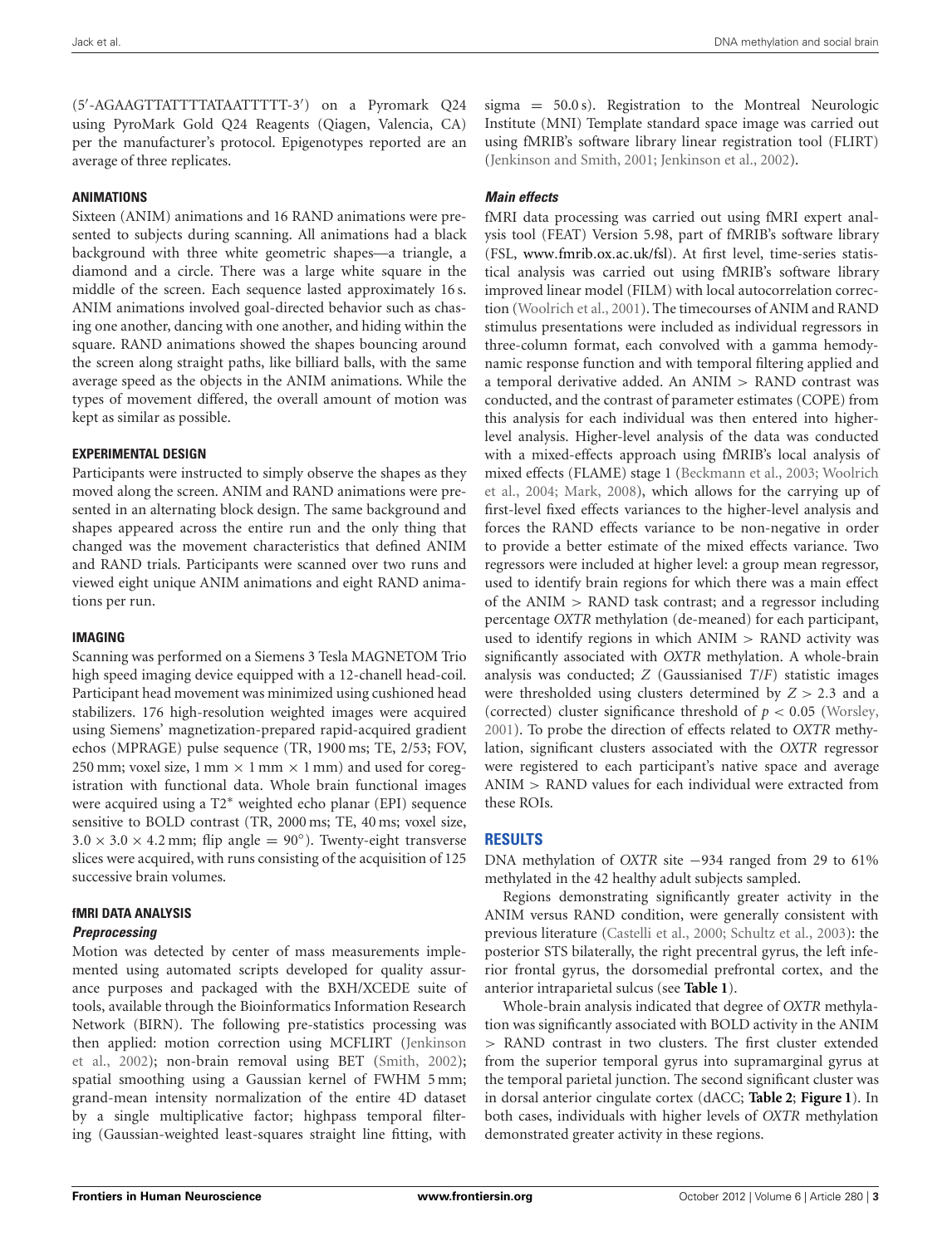| <b>Anatomical region</b>           | <b>Hem</b>               | x     |       | z    |      | n      |
|------------------------------------|--------------------------|-------|-------|------|------|--------|
| Posterior superior temporal sulcus | R                        | 50    | $-66$ | $-8$ | 8.65 | 13,033 |
|                                    |                          | $-48$ | $-74$ | -8   | 8.82 | 5671   |
| Precentral gyrus                   | R                        | 48    | 8     | 34   | 6.21 | 4976   |
| Inferior frontal gyrus (BA 45)     |                          | $-50$ | 26    | 14   | 5.57 | 2610   |
| Dorsomedial prefrontal cortex      | $\overline{\phantom{a}}$ |       | 62    | 22   | 4.52 | 1365   |
| Anterior intraparietal sulcus      |                          | $-38$ | $-38$ | 44   | 4.74 | 1307   |
|                                    |                          |       |       |      |      |        |

<span id="page-3-0"></span>**Table 1 | MNI coordinates and response intensity of brain regions displaying a significant response to Animate** *>* **Random stimuli** *p <* **0***.***05 (corrected).**

*Note: MNI coordinates are reported. Hem, hemisphere; L, left; R, right; Z, z-statistic; k, cluster size (in voxels).*

<span id="page-3-1"></span>**Table 2 | MNI coordinates and response intensity of cluster peaks identified in which brain response for the Animate** *>* **Random contrast varied significantly as a function of** *OXTR* **methylation** *p <* **0***.***05 (corrected).**

| <b>Anatomical region</b>                    | Hem |       |       |    |      |     |
|---------------------------------------------|-----|-------|-------|----|------|-----|
| Superior temporal gyrus/supramarginal gyrus |     | $-64$ | $-24$ |    | 4.20 | 713 |
| Dorsal anterior cingulate cortex            |     |       |       | 40 | 3.65 | 429 |

*Note: Hem, hemisphere; L, left; R, right; Z, z-statistic; k, cluster size (in voxels).*



<span id="page-3-2"></span>There have been documented differences in global levels of DN[A methylation as a function of ethnicity and gender \(](#page-6-4)Zhang et al., [2011\)](#page-6-4). In order to account for this, we performed a subset analysis of our Caucasian sample, which represents our largest subgroup, and an analysis by gender in our overall dataset. When data were analyzed in the Caucasians only subset  $(n = 28)$ , the overall pattern of effects for *OXTR* methylation remained the same, with activity in both the STG  $[r_{(28)} = 0.72, p < 0.001]$ and the dACC  $[r_{(28)} = 0.48, p = 0.010]$  positively correlated with methylation. With regards to potential gender differences, men and women did not differ on degree of methylation in our sample,

nor did they significantly differ in their response to the ANIM *>* RAND contrast in whole-brain analysis. When controlling for gender, *OXTR* methylation continued to be positively associated with activity in the STG  $[r_{(39)} = 0.54, p < 0.001]$  and dACC  $[r_{(39)} = 0.41, p = 0.007]$  in the full sample. Finally, there was no interaction between gender and *OXTR* methylation in predicting ANIM *>* RAND response within those clusters we had previously identified as showing an effect of methylation (i.e., dACC, STG).

### **DISCUSSION**

This study demonstrates that DNA methylation of *OXTR* is associated with individual variability in brain regions supporting social perception. Prior studies have established a link between genetic variability of *OXTR* and phenotypic variability in healthy and disordered populations, as well as variability in brain structure and function. Here, we demonstrate that epigenetic modifications of *OXTR* also impact phenotypic variability and that we may assess epigenetic variability via peripheral blood in a healthy sample of adults. Our results represent an important advance for future models of gene/brain/behavior relationships and provide potential clues to mechanisms underlying social perception deficits in developmental and psychiatric disorders.

We observed a significant relationship between degree of *OXTR* methylation and brain activity evoked by perception of animacy in two brain regions known to play a role in social perception. Specifically, higher levels of methylation were associated with greater activity in temporal parietal junction and dACC. Much of the existing literature on temporal parietal junction has focused on the perception of biological motion cues, attributions of intentions, and mentalizing behaviors. These perceptual skills, referred here collectively as social perception, are sensitive to intranasal administration of OXT. Here we found a relationship between DNA methylation of *OXTR* and BOLD response in a cluster of voxels that span from the left superior temporal gyrus into postcentral and supramarginal gryrus. This region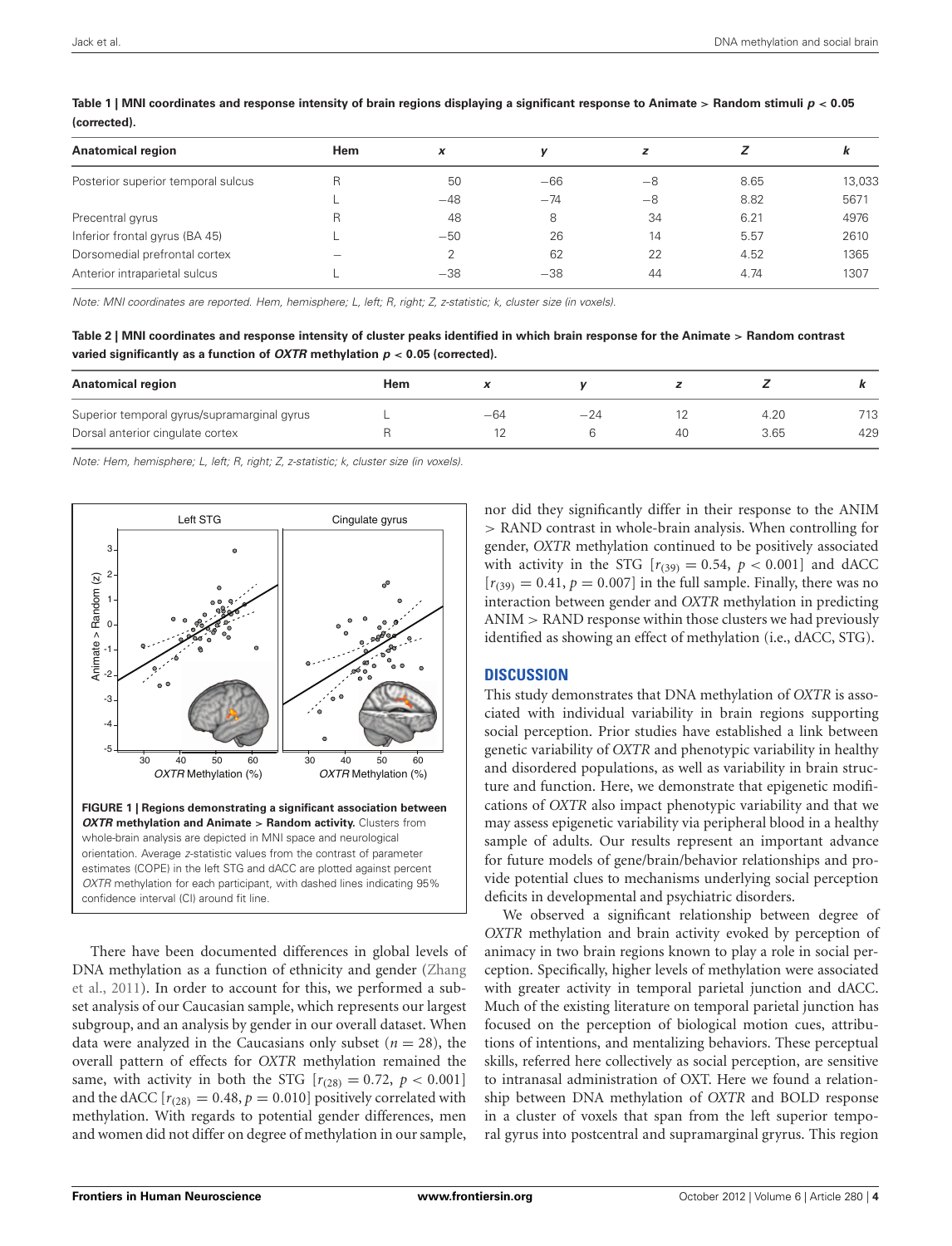has previously been identified as being sensitive to the degree to which subjects attend to contingency between moving shapes in ANIM displays [\(Blakemore et al., 2003](#page-5-30)). Moreover, activity in the adjacent left STS region is sensitive to attributions of causality of biological motion [\(Morris et al.](#page-5-37), [2008](#page-5-37)). Our results indicate that *OXTR* methylation may impact the degree to which individuals are sensitive to displays of ANIM motion, perhaps indicating differing degrees of attention to the cause of motion or social contingencies between shapes relative to mechanical aspects of motion. This perceptual sensitivity, or style, could be indicative of a social style that varies within the population and is compromised in developmental disorders such as ASD.

The relationship between OXT, dACC, and social and emotional behavior is complex. Despite direct anatomical connections between dACC and the limbic system, most traditional neurocognitive models posit a role for dACC in executive functions such [as](#page-5-38) [modulation](#page-5-38) [of](#page-5-38) [attention](#page-5-38) [and](#page-5-38) [cognitive](#page-5-38) [control](#page-5-38) [\(](#page-5-38)Bush et al., [2000\)](#page-5-38). However, more recent evidence suggests that this region plays a critical role in social and affective appraisals of motivationally salient stimuli [\(Etkin et al., 2011](#page-5-39)). Moreover, abnormal function of dACC has been associated with emotiona[l and social perceptual deficits in anxiety disorders \(](#page-5-40)McClure et al., [2007](#page-5-40)) and ASD [\(Dichter et al., 2009\)](#page-5-41). Structural variability of dACC has also been associated with two common genetic variants found within *OXTR.* Carriers of the risk allele of *OXTR* SNP rs2254298 have increased dACC volume relative to non-risk allele carriers [\(Furman et al.](#page-5-42), [2011](#page-5-42)). A second SNP, rs53576, is associated with volume differences in hypothalamus and the degree to which dACC is structurally coupled with hypothalamus. Specifically, risk allele carriers show increases in hypothalamus volume and the degree of connectivity between hypothalamus and dACC [\(Tost et al.](#page-6-0), [2010](#page-6-0)). The sample size of the current study does not allow for appropriate measurements of interactions between polymorphic variability and *OXTR* methylation. Thorough examination of SNP  $\times$  DNA methylation interactions will be critical in future neurogenetic association studies and may provide further clues to unravel the complex interplay of genomic association and social behavior.

The direction of the relationship between *OXTR* methylation and brain activity might seem counterintuitive. If higher degrees of DNA methylation lead to decreased transcription of *OXTR* in the brain [\(Kusui et al.](#page-5-43), [2001](#page-5-43); [Gregory et al.](#page-5-22), [2009](#page-5-22)) one might expect processes mediated by OXT to be more perturbed in individuals high in DNA methylation. Here, we report the opposite—specifically, we report a strong positive relationship between *OXTR* methylation and activity associated with perception of animacy. We believe there are at least two plausible explanations for the pattern of findings reported here. First, increased activity may indicate more resource-intensive processing. Activity in pSTS, for example, has previously been found to increase in situations in which more elaborated processing of moving social stimuli is required, such as when a character's actions are incongruent with expectations [\(Pelphrey et al.](#page-5-44), [2003,](#page-5-44) [2004](#page-5-45)). Similarly, given the role of dACC in resolving ambiguity in expressed emotion [\(Nomura et al., 2003](#page-5-46)), a main effect of methylation in this region could indicate that persons with higher levels of *OXTR* methylation perceive the presented ANIM interactions

as more ambiguous, and consequently recruit dACC more heavily in an attempt to process these stimuli. Second, the range of methylation we detected (29–61%) does not compromise the entire theoretical range (0–100%); therefore, the positive correlation we note here may only be applicable to typically functioning individuals. The pattern of association could change such that extremely high levels of methylation may predict *lower* activity in brain areas associated with social perception.

The current approach relates DNA methylation evaluated from peripheral blood with brain activity assessed by fMRI. Implicit in this approach is the notion that DNA methylation of *OXTR* assessed from peripheral blood is similar in the brain, is related to individual variability in *OXTR* expression in the brain, and that these expression differences impact brain function. The relationship between *OXTR* DNA methylation at site −934 from human peripheral blood and that found in the same individual's brain tissue is currently unknown. However, there exists the possibility that this CpG site is inherited or established early in development and relatively stable. While traditional models of epigenetic inheritance proposed erasure of DNA methylation in non-imprinted regions between generations, contemporary reports in model systems and humans suggest that in some cases this epigenetic modification may survive reprogramming [\(Daxinger and Whitelaw,](#page-5-47) [2012](#page-5-47); [Labrie et al., 2012\)](#page-5-48). Twin studies have indicated that methylation level at specific CpG sites are more commonly shared by twins when compared to unrelated individuals, are correlated bet[ween tissues and can be stable across the life span \(](#page-5-17)Kaminsky et al., [2009;](#page-5-17) [Bell et al., 2012\)](#page-5-49).

The current study has two important limitations with regard to our sample. First, our conclusions are restricted to psychologically and physically healthy adults. It is possible that the pattern we note here is only applicable to individuals within the normal range; in other words, past a certain degree of *OXTR* methylation, higher levels of methylation may no longer predict greater brain activity in regions described here. As increasing effort leads to diminishing returns, individuals with pathological levels of methylation may either become less able to attribute animacy to these displays or may recruit different brain systems to process them. Second, we are unable to infer how the relationship between *OXTR* methylation and brain activity associated with social perception may predict differences in overt social behavior. It's possible that in healthy populations, the relationship between epigenetic variability and endophenotypes may be unrelated to social behavior. Alternatively, we may find that consideration of epigenetic variability will give us a new tool to understand the contribution of genetic variability to individual differences in healthy and disordered populations.

## **ACKNOWLEDGMENTS**

This research was supported by funds provided to Drs. Morris and Connelly by the University of Virginia. Dr. Morris was supported by an NIMH Pathway to Independence Award Career Development Award. Dr. Connelly was supported by an NHLBI Pathway to Independence Career Development Award. The authors wish to thank Zoë Englander, Meghan Cronk, Themistoclis Karaoli, and Travis Lillard for assistance with this project.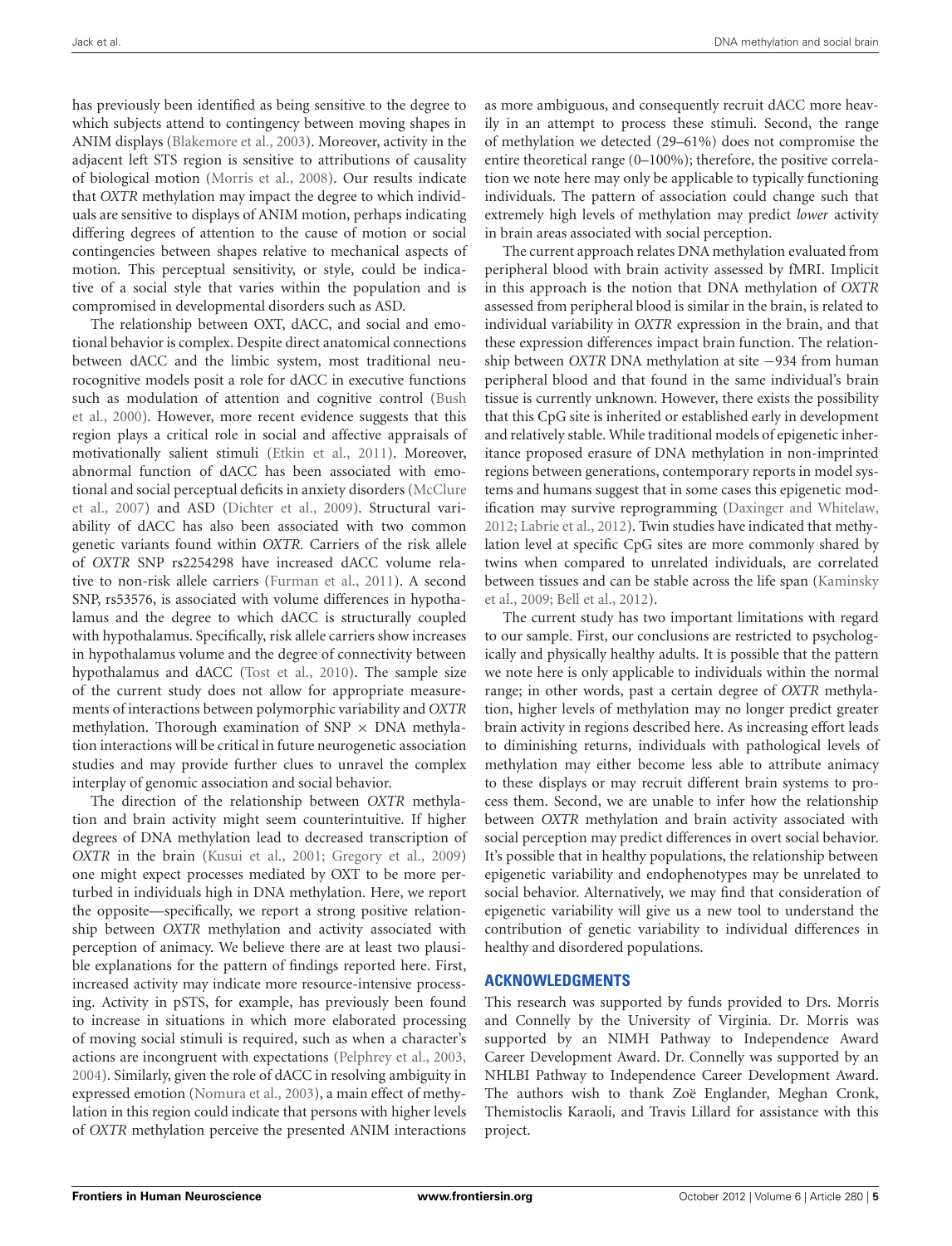### **REFERENCES**

- <span id="page-5-23"></span>Allison, T., Puce, A., and McCarthy, G. (2000). Social perception from visual cues: role of the STS region. *Trends Cogn. Sci.* 4, 267–278.
- <span id="page-5-15"></span>Bakermans-Kranenburg, M. J., and van IJzendoorn, M. H. (2008). Oxytocin receptor (OXTR) and serotonin transporter (5-HTT) genes associated with observed parenting. *Soc. Cogn. Affect. Neurosci.* 3, 128–134.
- <span id="page-5-34"></span>Beckmann, C. F., Jenkinson, M., and Smith, S. M. (2003). General multilevel linear modeling for group analysis in FMRI. *Neuroimage* 20, 1052–1063.
- <span id="page-5-49"></span>Bell, J. T., Tsai, P.-C., Yang, T.-P., Pidsley, R., Nisbet, J., Glass, D., et al. (2012). Epigenome-wide scans identify differentially methylated regions for age and age-related phenotypes in a healthy ageing population. *PLoS Genet.* 8:e1002629. doi: 10.1371/journal.pgen.1002629
- <span id="page-5-16"></span>Bjornsson, H. T., Daniele Fallin, M., and Feinberg, A. P. (2004). An integrated epigenetic and genetic approach to common human disease. *Trends Genet.* 20, 350–358.
- <span id="page-5-30"></span>Blakemore, S. J., Boyer, P., Pachot-Clouard, M., Meltzoff, A., Segebarth, C., and Decety, J. (2003). The detection of contingency and animacy from simple animations in the human brain. *Cereb. Cortex* 13, 837–844.
- <span id="page-5-38"></span>Bush, G., Luu, P., and Posner, M. I. (2000). Cognitive and emotional influences in anterior cingulate cortex. *Trends Cogn. Sci.* 4, 215–222.
- <span id="page-5-20"></span>Byun, H. M., Siegmund, K. D., Pan, F., Weisenberger, D. J., Kanel, G., Laird, P. W., et al. (2009). Epigenetic profiling of somatic tissues from human autopsy specimens identifies tissue- and individual-specific DNA methylation patterns. *Hum. Mol. Genet.* 18, 4808–4817.
- <span id="page-5-0"></span>Carter, C. S. (1992). Oxytocin and sexual behavior. *Neurosci. Biobehav. Rev.* 16, 131–144.
- <span id="page-5-27"></span>Castelli, F., Happé, F., Frith, U., and Frith, C. (2000). Movement and mind: a functional imaging study of perception and interpretation of complex intentional movement patterns. *Neuroimage* 12, 314–325.
- <span id="page-5-11"></span>Costa, B., Pini, S., Gabelloni, P., Abelli, M., Lari, L., Cardini, A., et al. (2009). Oxytocin receptor polymorphisms and adult attachment style in patients with depression. *Psychoneuroendocrinology* 34, 1506–1514.
- <span id="page-5-47"></span>Daxinger, L., and Whitelaw, E. (2012). Understanding transgenerational epigenetic inheritance via the gametes in mammals. *Nat. Rev. Genet.* 13, 153–162.
- <span id="page-5-41"></span>Dichter, G. S., Felder, J. N., and Bodfish, J. W. (2009). Autism is characterized by dorsal anterior cingulate hyperactivation during social target detection. *Soc. Cogn. Affect. Neurosci.* 4, 215–226.
- <span id="page-5-6"></span>Domes, G., Heinrichs, M., Michel, A., Berger, C., and Herpertz, S. C. (2007). Oxytocin improves "mindreading" in humans. *Biol. Psychiatry* 61, 731–733.
- <span id="page-5-39"></span>Etkin, A., Egner, T., and Kalisch, R. (2011). Emotional processing in anterior cingulate and medial prefrontal cortex. *Trends Cogn. Sci.* 15, 85–93.
- <span id="page-5-1"></span>Feldman, R., Weller, A., Zagoory-Sharon, O., and Levine, A. (2007). Evidence for a neuroendocrinological foundation of human affiliation: plasma oxytocin levels across pregnancy and the postpartum period predict mother-infant bonding. *Psychol. Sci.* 18, 965–970.
- <span id="page-5-24"></span>Frith, U., and Frith, C. D. (2003). Development and neurophysiology of mentalizing. *Philos. Trans. R. Soc. Lond. B Biol. Sci.* 358, 459–473.
- <span id="page-5-42"></span>Furman, D. J., Chen, M. C., and Gotlib, I. H. (2011). Variant in oxytocin receptor gene is associated with amygdala volume. *Psychoneuroendocrinology* 36, 891–897.
- <span id="page-5-25"></span>Gallagher, H. L., and Frith, C. D. (2003). Functional imaging of "theory of mind." *Trends Cogn. Sci.* 7, 77–83.
- <span id="page-5-22"></span>Gregory, S. G., Connelly, J. J., Towers, A. J., Johnson, J., Biscocho, D., Markunas, C. A., et al. (2009). Genomic and epigenetic evidence for oxytocin receptor deficiency in autism. *BMC Med.* 7, 62.
- <span id="page-5-4"></span>Guastella, A. J., Mitchell, P. B., and Dadds, M. R. (2008a). Oxytocin increases gaze to the eye region of human faces. *Biol. Psychiatry* 63, 3–5.
- <span id="page-5-5"></span>Guastella, A. J., Mitchell, P. B., and Mathews, F. (2008b). Oxytocin enhances the encoding of positive social memories in humans. *Biol. Psychiatry* 64, 256–258.
- <span id="page-5-26"></span>Heider, F., and Simmel, M. T. (1944). An experimental study of apparent behavior. *Am. J. Psychol.* 57, 243–259.
- <span id="page-5-10"></span>Jacob, S., Brune, C. W., Carter, C. S., Leventhal, B. L., Lord, C., and Cook, E. H. Jr. (2007). Association of the oxytocin receptor gene (OXTR) in Caucasian children and adolescents with autism. *Neurosci. Lett.* 417, 6–9.
- <span id="page-5-31"></span>Jenkinson, M., Bannister, P., Brady, M., and Smith, S. (2002). Improved optimization for the robust and accurate linear registration and

motion correction of brain images. *Neuroimage* 17, 825–841.

- <span id="page-5-33"></span>Jenkinson, M., and Smith, S. (2001). A global optimisation method for robust affine registration of brain images. *Med. Image Anal.* 5, 143–156.
- <span id="page-5-21"></span>Kaminsky, Z., Tochigi, M., Jia, P., Pal, M., Mill, J., Kwan, A., et al. (2011). A multi-tissue analysis identifies HLA complex group 9 gene methylation differences in bipolar disorder. *Mol. Psychiatry* 17, 728–740.
- <span id="page-5-17"></span>Kaminsky, Z. A., Tang, T., Wang, S.-C., Ptak, C., Oh, G. H. T., Wong, A. H. C., et al. (2009). DNA methylation profiles in monozygotic and dizygotic twins. *Nat. Genet.* 41, 240–245.
- <span id="page-5-7"></span>Kéri, S., and Benedek, G. (2009). Oxytocin enhances the perception of biological motion in humans. *Cogn. Affect. Behav. Neurosci.* 9, 237–241.
- <span id="page-5-9"></span>Kimura, T., Tanizawa, O., Mori, K., Brownstein, M. J., and Okayama, H. (1992). Structure and expression of a human oxytocin receptor. *Nature* 356, 526–529.
- <span id="page-5-2"></span>Kosfeld, M., Heinrichs, M., Zak, P. J., Fischbacher, U., and Fehr, E. (2005). Oxytocin increases trust in humans. *Nature* 435, 673–676.
- <span id="page-5-43"></span>Kusui, C., Kimura, T., Ogita, K., Nakamura, H., Matsumura, Y., Koyama, M., et al. (2001). DNA methylation of the human oxytocin receptor gene promoter regulates tissue-specific gene suppression. *Biochem. Biophys. Res. Commun.* 289, 681–686.
- <span id="page-5-48"></span>Labrie, V., Pai, S., and Petronis, A. (2012). Epigenetics of major psychosis: progress, problems and perspectives. *Trends Genet*. 28, 427–435.
- <span id="page-5-18"></span>Lister, R., Pelizzola, M., Dowen, R. H., Hawkins, R. D., Hon, G., Tonti-Filippini, J., et al. (2009). Human DNA methylomes at base resolution show widespread epigenomic differences. *Nature* 462, 315–322.
- <span id="page-5-13"></span>Lucht, M. J., Barnow, S., Sonnenfeld, C., Rosenberger, A., Grabe, H. J., Schroeder, W., et al. (2009). Associations between the oxytocin receptor gene (OXTR) and affect, loneliness and intelligence in normal subjects. *Prog. Neuropsychopharmacol. Biol. Psychiatry* 33, 860–866.
- <span id="page-5-35"></span>Mark, W. (2008). Robust group analysis using outlier inference. *Neuroimage* 41, 286–301.
- <span id="page-5-40"></span>McClure, E. B., Monk, C. S., Nelson, E. E., Parrish, J. M., Adler, A., Blair, R. J. R., et al. (2007). Abnormal attention modulation of fear circuit function in pediatric generalized anxiety disorder. *Arch. Gen. Psychiatry* 64, 97–106.
- <span id="page-5-37"></span>Morris, J. P., Pelphrey, K. A., and McCarthy, G. (2008). Perceived causality influences brain activity evoked by biological motion. *Soc. Neurosci.* 3, 16–25.
- <span id="page-5-46"></span>Nomura, M., Iidaka, T., Kakehi, K., Tsukiura, T., Hasegawa, T., Maeda, Y., et al. (2003). Frontal lobe networks for effective processing of ambiguously expressed emotions in humans. *Neurosci. Lett.* 348, 113–116.
- <span id="page-5-8"></span>Pelphrey, K. A., and Morris, J. P. (2006). Brain mechanisms for interpreting the actions of others from biological-motion cues. *Curr. Dir. Psychol. Sci.* 15, 136–140.
- <span id="page-5-45"></span>Pelphrey, K. A., Morris, J. P., and McCarthy, G. (2004). Grasping the intentions of others: the context of a perceived action influences activity in the superior temporal sulcus during social perception. *J. Cogn. Neurosci.* 10, 1706–1716.
- <span id="page-5-44"></span>Pelphrey, K. A., Singerman, J. D., Allison, T., and McCarthy, G. (2003). Brain activation evoked by perception of gaze shifts: the influence of context. *Neuropsychologia* 41, 156–170.
- <span id="page-5-14"></span>Rodrigues, S. M., Saslow, L. R., Garcia, N., John, O. P., and Keltner, D. (2009). Oxytocin receptor genetic variation relates to empathy and stress reactivity in humans. *Proc. Natl. Acad. Sci. U.S.A.* 106, 21437–21441.
- <span id="page-5-3"></span>Ross, H. E., and Young, L. J. (2009). Oxytocin and the neural mechanisms regulating social cognition and affiliative behavior. *Front. Neuroendocrinol.* 30, 534–547.
- <span id="page-5-29"></span>Ross, L. A., and Olson, I. R. (2010). Social cognition and the anterior temporal lobes. *Neuroimage* 49, 3452–3462.
- <span id="page-5-12"></span>Saphire-Bernstein, S., Way, B. M., Kim, H. S., Sherman, D. K., and Taylor, S. E. (2011). Oxytocin receptor gene (OXTR) is related to psychological resources. *Proc. Natl. Acad. Sci. U.S.A.* 108, 15118–15122.
- <span id="page-5-28"></span>Scholl, B. J., and Tremoulet, P. D. (2000). Perceptual causality and animacy. *Trends Cogn. Sci.* 4, 299–309.
- <span id="page-5-36"></span>Schultz, R. T., Grelotti, D. J., Klin, A., Kleinman, J., Van der Gaag, C., Marois, R., et al. (2003). The role of the fusiform face area in social cognition: implications for the pathobiology of autism. *Philos. Trans. R. Soc. Lond. B Biol. Sci.* 358, 415–427.
- <span id="page-5-32"></span>Smith, S. M. (2002). Fast robust automated brain extraction. *Hum. Brain Mapp.* 17, 143–155.
- <span id="page-5-19"></span>Suzuki, M. M., and Bird, A. (2008). DNA methylation landscapes: